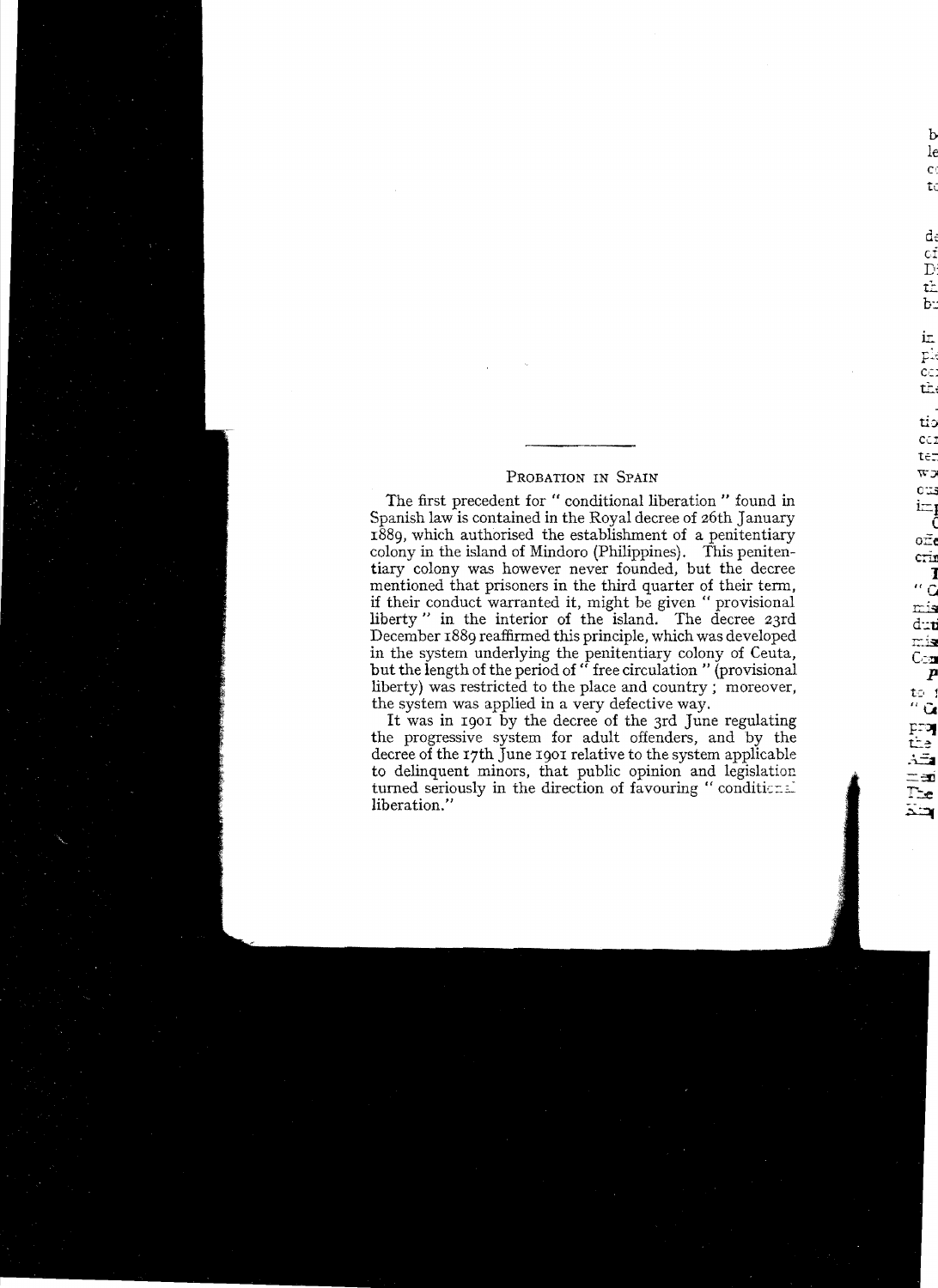Article 8 (e) of the former decree 3rd June 1901 stated : " The fourth quarter (i.e. the period of pardon and reward being the fourth part of the term of punishment) is equivalent to that of conditional liberation as existing in other countries and will function up to the promulgation of the law to be passed for its establishment."

Article 20 of the second decree 17th June 1901 states:

" In the fourth quarter of the term of confinement young delinquents can be authorised by the disciplinary tribunal of the school with the acquiescence of the Board of Prison Directors to work outside the school during the day under the supervision and protection of the Society of Patronages, but with the obligation to spend the night in the school."

Finally, the Cortes approved the law of the 23rd July 1914 in establishing conditional liberty, and the law was completed by the law 28th December 1916, concerning condemned persons who were put under the jurisdiction of the Army and Navy.

Article I of the law of 1914 instituted conditional liberation in cases of those condemned to more than a year's confinement who have completed three-fourths of their term and whose conduct had been meritorious and if they would give a guarantee to live honest, peaceful and industrious lives. These conditions apply to terms of correctional imprisonment of from more than a year up to a life sentence.

Conditional liberation may be revoked in the case of the offender's bad conduct, or in case he commits another crime, and the probationer sent back to prison.

The organisation created to carry out this law is called "Commissions of Conditional Liberation." The commission which exists at the Ministry of Justice fulfils the duties of a central commission and is called the "Commission Assesseur." The others are called "Provincial Commissions " and sit in every capital of a province.

*Procedure.-Each* provincial commission meets quarterly to formulate its proposals, which are forwarded to the "Commission Assesseur." This commission takes the proposals into consideration and selects for submission to the Council of Ministers-actually the Council for Military Affairs-the names of those prisoners whose conduct and merits warrant their benefiting by conditional liberation. The Council of Ministers in its turn submits them to the King for his acceptance. The recommendations are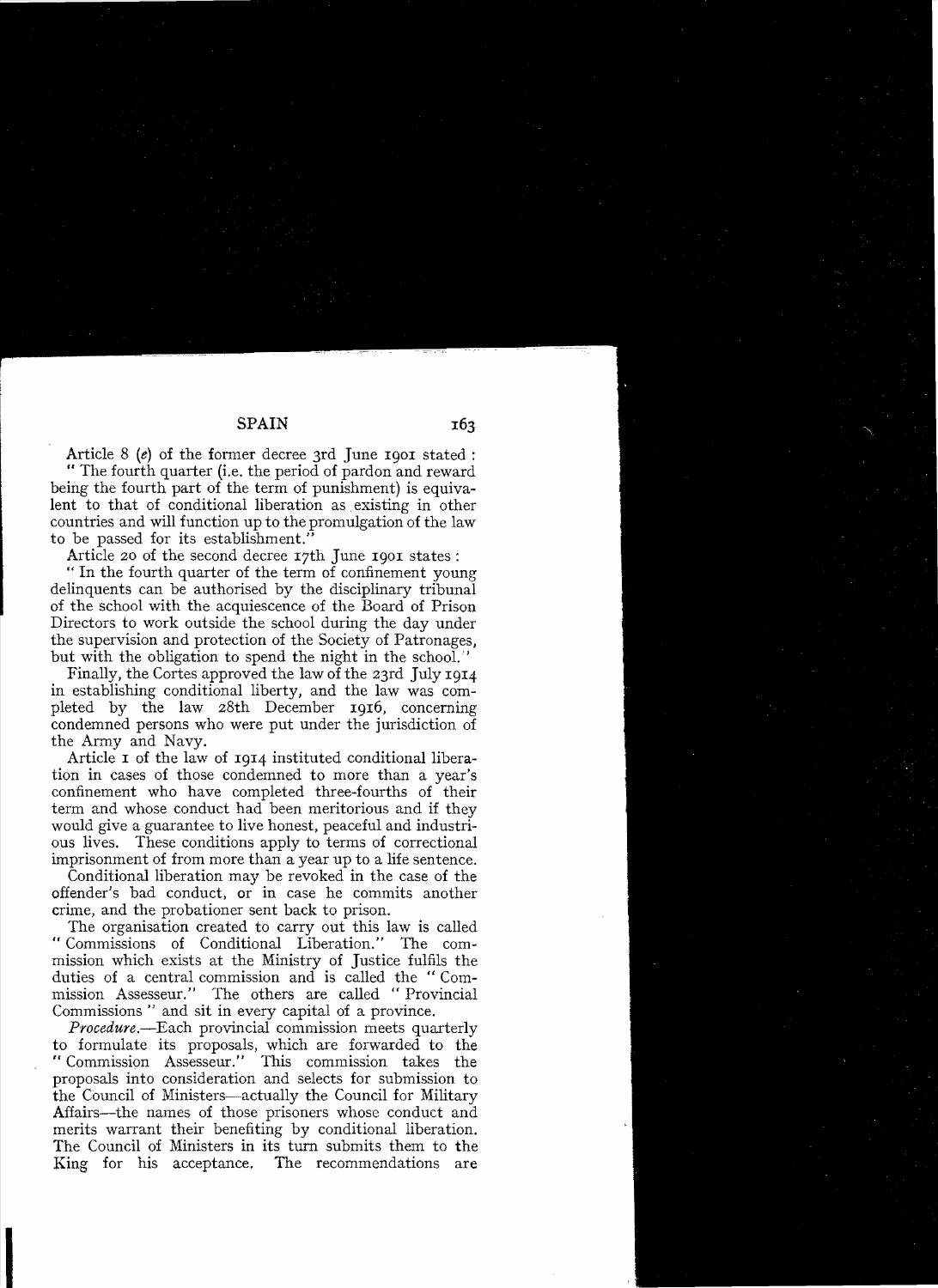granted by a Royal decree and published in tbe *Gaceta de Madrid,* the official journalof the Government.

Once set at liberty, the probationer continues to be regarded as a condemned person until the expiration of his term; but if his conduct continues irreproachable<br>until the end. "definitive" liberty is granted him. If until the end, "definitive" liberty is granted him. on tbe contrary, his conduct during the probationary period is unsatisfactory, the provincial commission concerned proposes to the commission assesseur the revocation of this measure, and if the Ministry agrees, the revocation is decreed and the necessary steps taken to return the probationer to prison.

*The results* are completely satisfactory. During the dozen years that the law has been in force, out of a total of 10,000 conditionally liberated, only 150 cases of revocation have occurred.

*Minors.-The* tribunal grants conditional liberty to children in danger of becoming offenders even though no offence has been committed. In these cases probation officers are designated to supervise the minors and their families during the time fixed for supervision. The probation officer reports the results of his enquiries to the *tribunal tutelaire* for minors and the court may, if thought necessary, modify its decisions.

## SUPPLEMENTARY INFORMATION

Carmen Isern Ga1ceran, official delegate of the Spanish Government to the International Congress on Child Welfare at Rome, 1926, tells us that by numerous laws promulgated in favour of children at the beginning of the twentieth century, the following organisation was established, viz.

(a) The Superior Couneil for Child Welfare.

(b) Municipal and provincial " Juntas " for earrying out childwelfare work in the eities and provinces.

Well-known judges advoeated the establishment of ehildren's courts. In 1909 Montero Rios formulated proposals which resulted in the passing of the law 25th November 1918, instituting Spanish juvenile courts. This law has recently been altered and embodied in the Royal decree of the 15th July 1925. The first article of this decree imposes the condition that the provinee before instituting a juvenile court shall have a sufficient number of auxiliary welfare institutions to ensure the efficient working of the court.

There are thirteen juvenile eourts in existence to-day (May 1926). The law is based on the Belgian law, though there are essential differences. For instanee, there is no special children's judge appointed to preside, nor is it essential that the judge should be a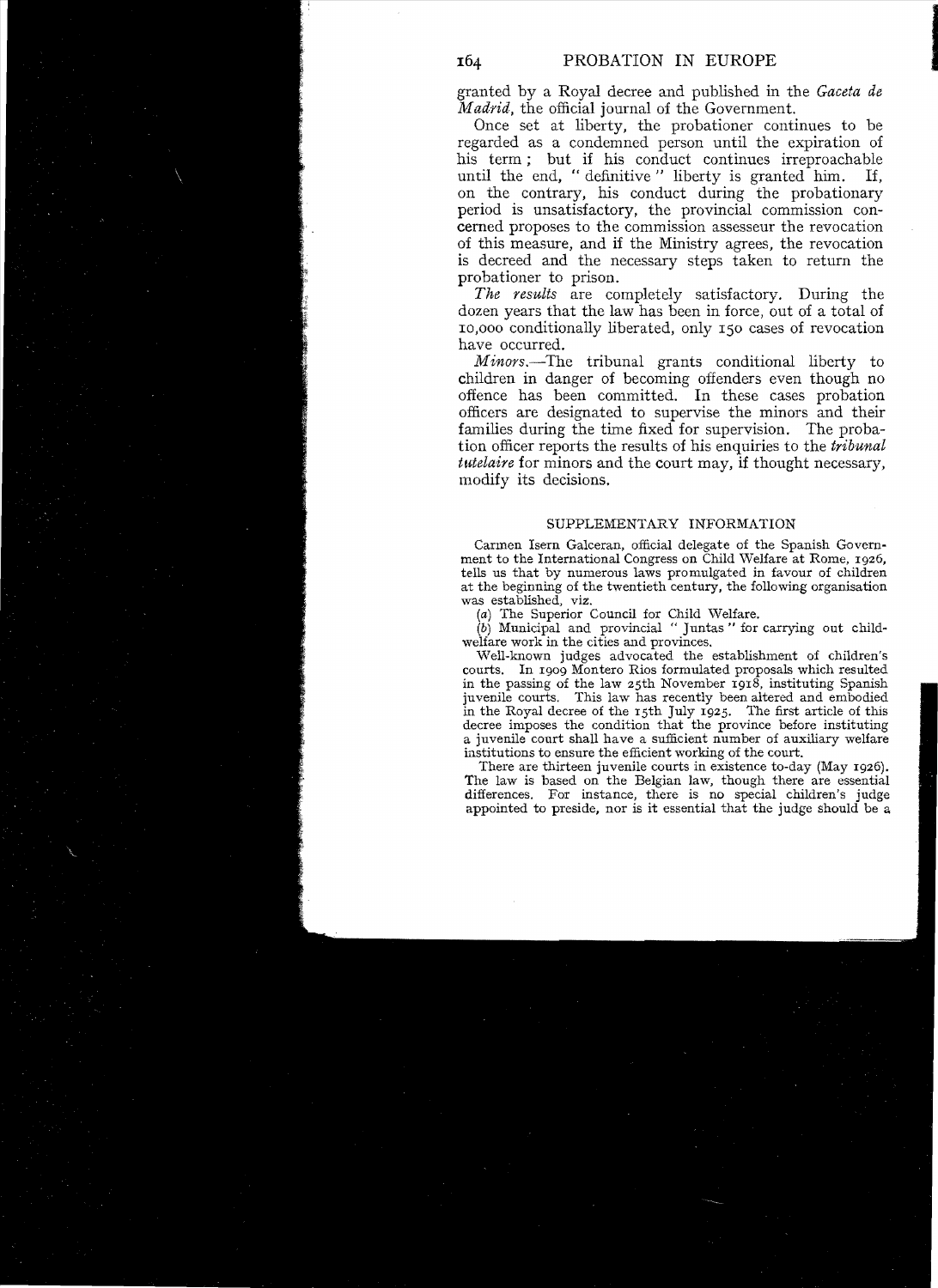member of the magistracy. The court is called a guardianship court and deals with children of a maximum age of sixteen years. Great importance is attached to the study of the medical, psychological and pedagogical make-up of each child in order to ascertain the treatment suited to each, and each school of reform has a section for the observation of the cases and reports on them are made with the help of a doctor and a teacher.

The court sits in private and lawyers do not intervene.

The constitution of the court is as follows: There is a president appointed by the Minister of Justice, and two " Vocales " appointed by the " Juntas " of the Child Welfare Association, and a secretary, who is the only paid member. Their decisions are not regarded as " sentences," but as provisional agreements which may be revoked and whieh may extend up to the majority of the minor (twenty-three years).

The president interviews the offenders in his own office and the child is regarded as unfortunate rather than culpabIe.

If the family of the " unfortunate " is suitable, he is placed on probation in his family under a probation officer. Where the familial environment is unsatisfactory, the young offender may be confided to the care of another family (though this is rarely done) or to an educational institution. If he is abnormal, he may be sent to an appropriate institution, and if perverted, to a school of reform. The tribunal may deprive parents or guardians of their or tutelary *(Patria potestad,* or *puissance paternelle)* in unworthy cases under Art. 112. The court deals only with cases of a juridical character. Cases of poverty are dealt with by private charities or the " Juntas."

The court deals with adults who abandon minors confided to their care and with cases of vagabondage and mendicity.

Bilbao has the first Spanish juvenile court, and in its report we learn that of 185 minors dealt with, only 8 proved failures.

For the complete success of the protection of welfare work amongst minors the following institutions are still needed in Spain:

(r) Homes of semi-liberty for those leaving reformatories.

(2) Maternal refuges for girl-mothers.

(3) Family homes *ior* those in moml danger.

(4) Official guardianship for illegitimates.

(5) Schools of sodal service to prepare workers in the sodal field.

Matie Carbonell, Professor of Pedagogics and a judge in a Spanish juvenile court, tells us in the " B.I.P.E." (3oth April 1925) that the law dated 12th August 1904 and completed 24th January 1908 set up a higher council for the protection of children at Madrid, which is aided by 50 provincial committees and some hundreds of local committees. Later a tax of 5 per cent. levied on public performances and exhibitions brought the necessary financial support. The work of the council and the committees embraces every side of child welfare, including tribunals for children and schools of reform. ]uvenile courts were instituted by law in 1919. Seven important